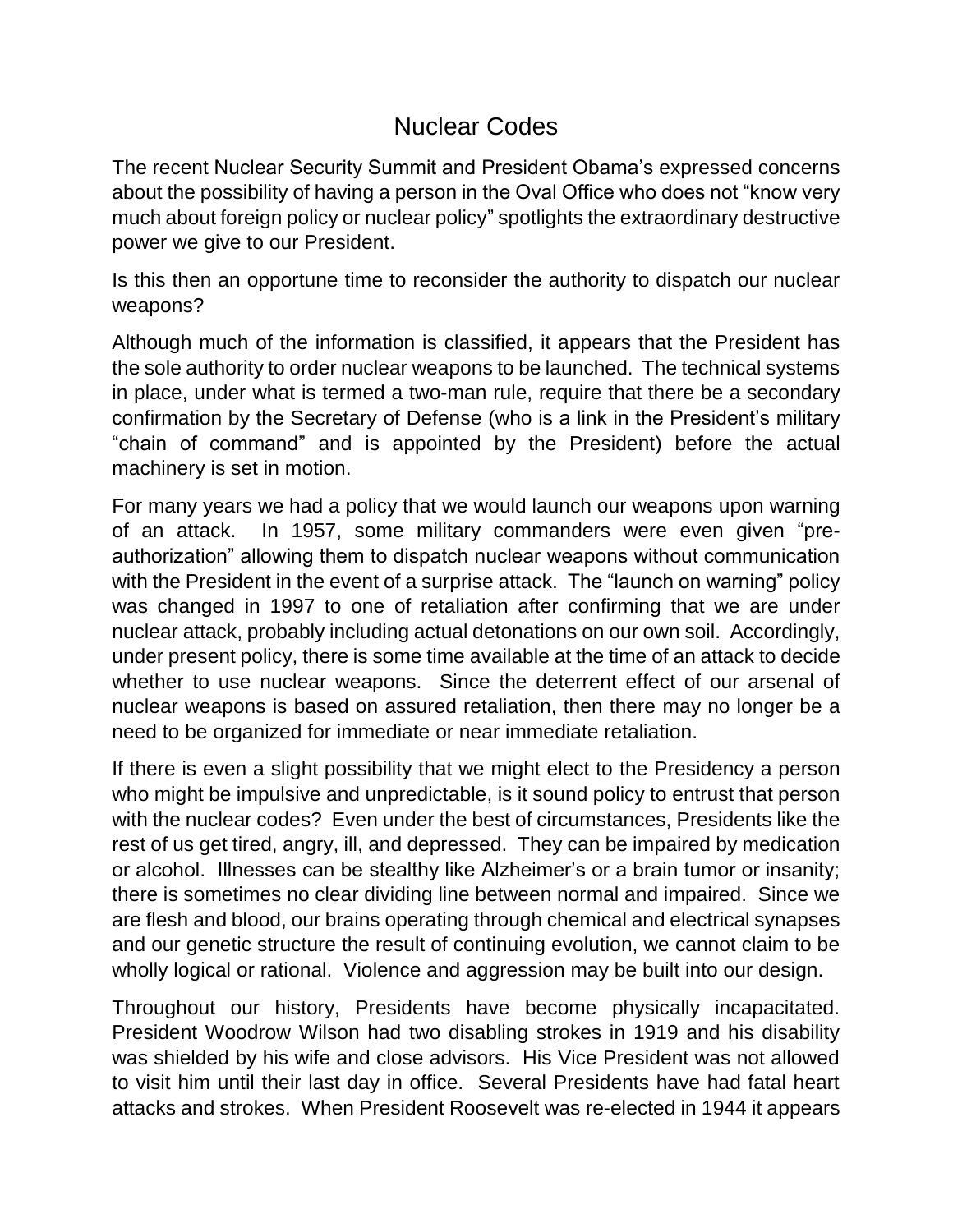that he had severely elevated blood pressure, congestive heart disease and possibly cancer, leading to his death in April of 1945. President John Kennedy was sometimes heavily medicated due to various infirmities and several of our former presidents were, on occasion, intemperate drinkers. President Reagan was seriously wounded in an assassination attempt but remained officially in charge. After he left office, he was diagnosed with Alzheimer's disease and there is no way of knowing whether the disease began while he was still in office.

When we discuss the technical details of our authorization system, it is easy to forget or downplay the countless lives at stake. A single one megaton weapon (about 70 times as destructive as the rudimentary bombs dropped on Hiroshima and Nagasaki) detonated in a city center creates an instantaneous crater 300 feet deep and 1,200 feet in diameter. A fireball more than one half mile in diameter is created, quickly growing to up to three miles in diameter. The resulting blast wave creates a fire and wind storm covering a wide area with accompanying deadly radiation. The US has dozens of bombs of this size within the arsenal of approximately 2,200 "operationally deployed strategic warheads," the number allowed under the 2002 Moscow Treaty. Our present system puts millions and possibly hundreds of millions of precious lives in the hands of one or two individuals.

In fact, it is not possible to bring destruction on this scale to others elsewhere without bringing devastation to ourselves. Massive amounts of airborne radioactive smoke, soot and dust could sweep quickly across continents and back to us. Retaliation by those we target is likely to bring fireballs and devastation home in an unlimited and uncontrolled escalation. This is an infinitesimally greater threat to our lives than the terrorists who concern us now. Cyril Connolly, in his collection of essays entitled The Unquiet Grave, written in 1944 before Hiroshima and Nagasaki, wrote*: "Civilization is maintained . . . in a small number of places and we need only some bombs and a few prisons to blot it out altogether."*

If initiation of nuclear warfare or a nuclear response should not be in the hands of a president or a military chain of command, then who should be empowered to make such a decision?

A system needs to be devised where there is civilian control of the nuclear codes. There would need to be more than two or three individuals involved. It should probably involve the President and a pre-ranked group selected from the Senate and the Judiciary. By pre-ranked we mean that if individual A cannot be contacted, then individual B would be substituted and so forth. If response time is no longer a critical factor, then immediate access to the nuclear codes also becomes less important.